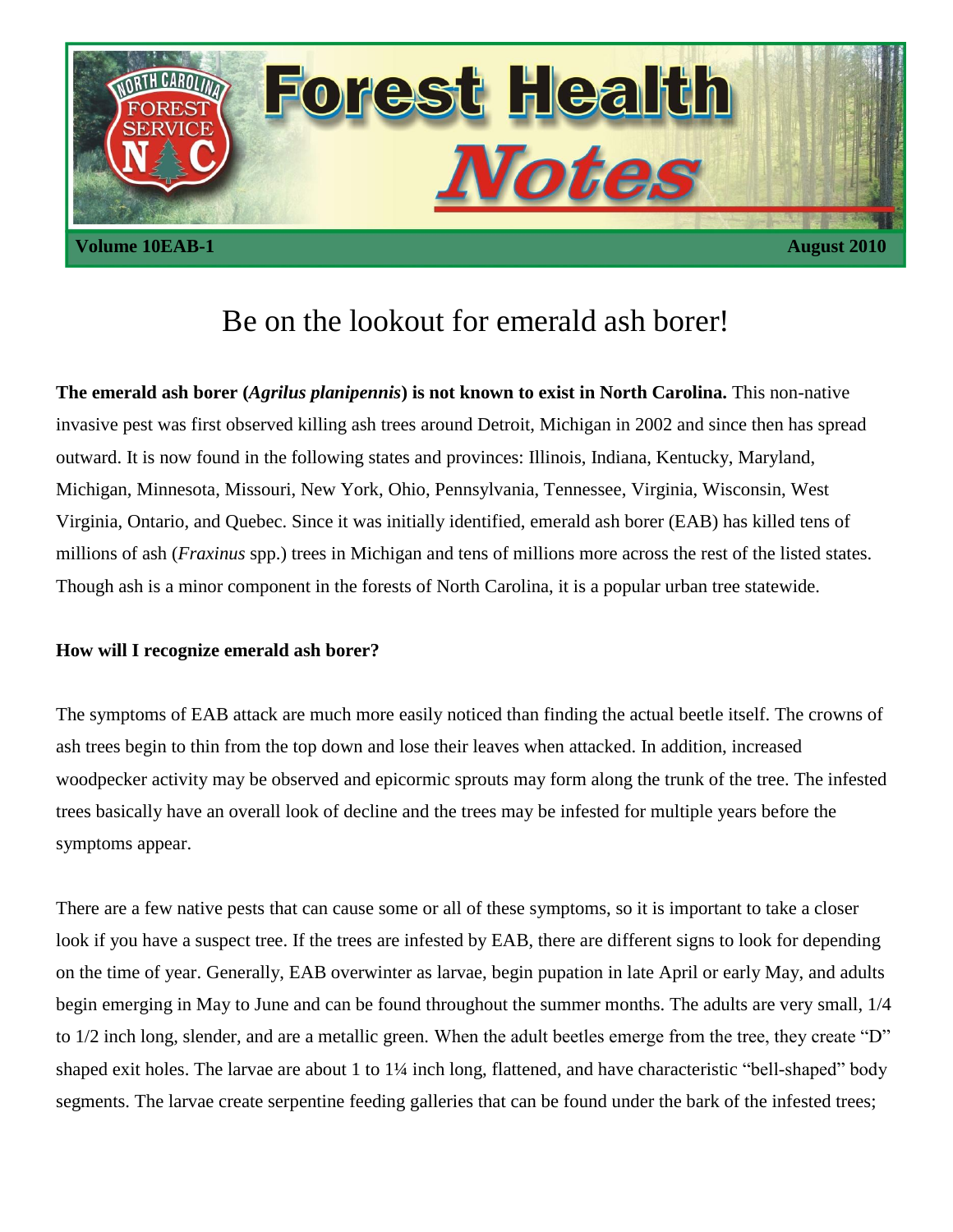these galleries are sometimes exposed by splits in the bark of the tree. Photos of the signs and symptoms of this pest can be found at the end of this document.

## **How does it spread?**

The primary mechanism by which EAB spreads is through human assistance. Emerald ash borer can be present in many types of living and/or dead ash material including nursery stock, wood chips, green lumber, and perhaps most importantly, firewood. Though natural spread is occurring around infested areas, new EAB infestations have appeared sometimes hundreds of miles from the closest known infestation. Many of these new infestations have been found in campgrounds or other recreational sites, leading researchers to determine firewood movement as the source of the introductions. We can help minimize our exposure to the EAB by promoting the use of local firewood at our parks and campgrounds whenever possible.

#### **How will we know when it gets here?**

There are formal surveys for EAB occurring in our state, but the more people we have looking for this pest, the better. In other states, many new infestations of non-native pests have been spotted by informed resource professionals and concerned citizens.

Each year, the USDA Animal and Plant Health Inspection Service conducts an EAB detection trapping program along with state cooperators including our agency and the N.C. Department of Agriculture and Consumer Services (NCDA&CS). The traps are very noticeable and you may see them in various locations across the state. They are purple, three-sided, about 3 feet tall, and each side is about one foot wide. These "purple traps", which are covered with a sticky material, are hung about 20 feet high on or near ash trees throughout the summer months to attract and catch any dispersing adult EAB beetles.

#### **What should I do if I think I've found EAB?**

N.C. Forest Service personnel should report suspected EAB-infested trees to NC Division of Forest Resources Pest Control or Urban Forestry personnel for confirmation.

DFR Pest Control - East (919) 731-7988; DFR Pest Control - West (828) 438-3793; DFR Urban Forestry - East (919) 857-4841; DFR Urban Forestry - West (828) 438-3793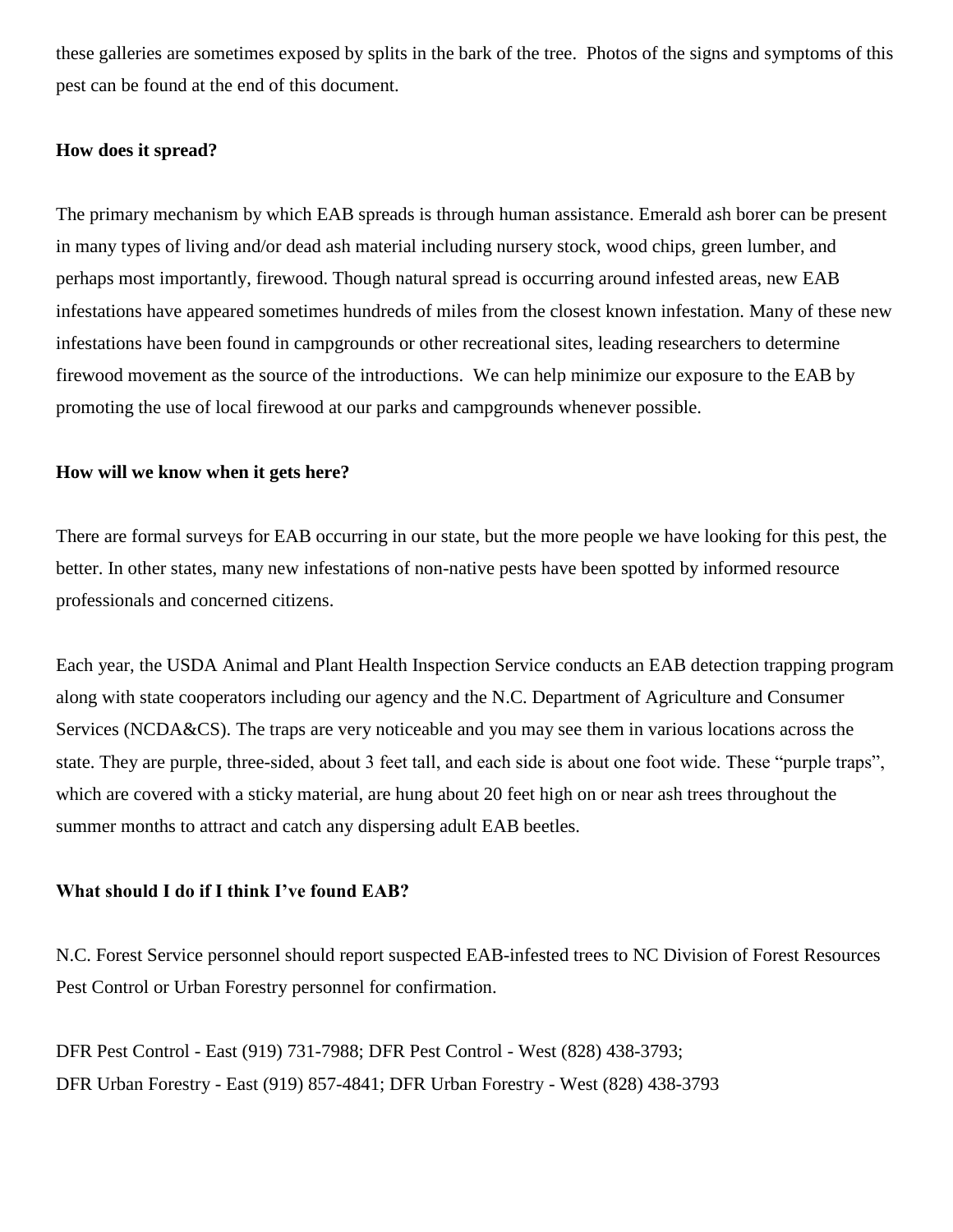# **Found in Firewood**

Keep your eyes open for this logo which symbolizes forest pests that can be found or transported in/on firewood. This logo will be added to NC DFR posters, pamphlets, and other outreach materials that discuss pests that move in firewood. Help keep North Carolina green by promoting the use of local firewood.



## **Signs and Symptoms of EAB**



 *Photo taken near Frankfort, Kentucky* E. Czerwinski J. Moan, N.C. Div. of Forest Resources Ontario Ministry of Natural Resources



**Declining ash Epicormic sprouting** www.forestryimages.org



 **Adult beetle (~1/2" long) "D"-shaped exit hole**  D. Cappaert, Michigan State University *Photo taken near Frankfort, Kentucky*



www.forestryimages.org J. Moan, N.C. Div. of Forest Resources